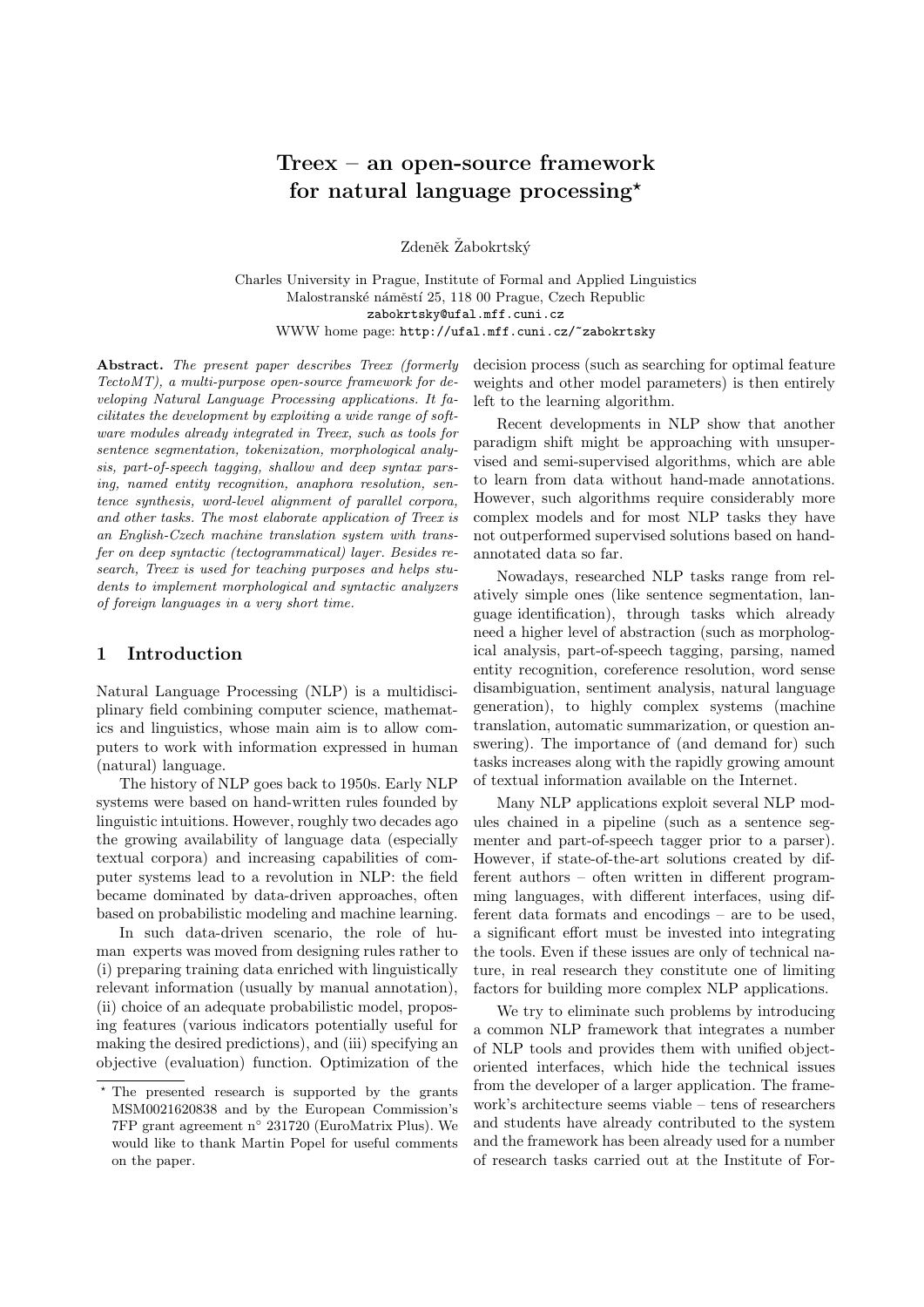mal and Applied linguistics as well as at some other research institutions. The most complex application implemented within the framework is English-Czech machine translation. The framework is called Treex.<sup>1</sup>

The remainder of the paper is structured as follows. Section 2 overviews related work that had to be taken into account when developing such framework. Section 3 presents the main design decisions Treex is build on. English-Czech machine translation implemented in Treex is described in Section 4, while other Treex applications are mentioned in Section 5, which also concludes.

# 2 Related work

## 2.1 Theoretical background

Natural language is an immensely complicated phenomenon. Modeling the language in its entirety would be extremely complex, therefore its description is often decomposed into several subsequent layers (levels). There is no broadly accepted consensus on details concerning the individual levels, however, the layers typically roughly correspond to the following scale: phonetics, phonology, morphology, syntax, semantics, and pragmatics.

One of such stratificational hypotheses is Functional Generative Description (FGD), developed by Petr Sgall and his colleagues in Prague since the 1960s [18]. FGD was used with certain modifications as the theoretical framework underlying the Prague Dependency Treebank [6], which is a manually annotated corpus of Czech newspaper texts from the 1990s. PDT in version 2.0 (PDT 2.0) adds three layers of linguistic annotation to the original texts:

### 1. morphological layer (m-layer)

Each sentence is tokenized and each token is annotated with a lemma (basic word form, such as nominative singular for nouns) and morphological tag (describing morphological categories such as part of speech, number, and tense).

### 2. analytical layer (a-layer)

Each sentence is represented as a shallow-syntax dependency tree (a-tree). There is one-to-one correspondence between m-layer tokens and a-layer nodes (a-nodes). Each a-node is annotated with the so-called analytical function, which represents the type of dependency relation to its parent (i.e. its governing node).

### 3. tectogrammatical layer (t-layer)

Each sentence is represented as a deep-syntax dependency tree (t-tree). Autosemantic (meaningful) words are represented as t-layer nodes (t-nodes). Information conveyed by functional words (such as auxiliary verbs, prepositions and subordinating conjunctions) is represented by attributes of t-nodes. Most important attributes of t-nodes are: tectogrammatical lemma, functor (which represents the semantic value of syntactic dependency relation) and a set of grammatemes (e.g. tense, number, verb modality, deontic modality, negation).

Edges in t-trees represent linguistic dependencies except for several special cases, the most notable of which are paratactic structures (coordinations).

All three layers of annotation are described in annotation manuals distributed with PDT 2.0.

This annotation scheme has been adopted and further modified in Treex. One of the modifications consists in merging m-layer and a-layer sentence representations into a single data structure.<sup>2</sup>

Treex also profits from the technology developed during the PDT project, especially from the existence of the highly customizable tree editor TrEd, which is used as the main visualization tool in Treex, and from the XML-based file format PML (Prague Markup Language, [14]), which is used as the main data format in Treex.

# 2.2 Other NLP frameworks

Treex is not the only existing general NLP framework. We are aware of the following other frameworks (a more detailed comparison can be found in [15]):

 $-$  ETAP-3 [1] is a  $C/C++$  closed-source NLP framework for English-Russian and Russian-English translation, developed in the Russian Academy of Sciences.

<sup>1</sup> The framework was originally called TectoMT since starting its development in autumn 2005 [23], because one of the sources of motivation for building the framework was developing a Machine translation (MT) system using tectogrammatical (deep-syntactic) sentence representation as the transfer medium. However, MT is by far not the only application of the framework. As the name seemed to be rather discouraging for those NLP developers whose research interests did not overlap with tectogrammatics nor with MT, TectoMT was rebranded to Treex in spring 2011. To avoid confusion, the name Treex is used throughout the whole text even if it refers to a more distant history.

<sup>2</sup> As mentioned above, their units are in a one-to-one relation anyway; merging the two structures together has led to a significant reduction of time and memory requirements when processing large data, as well as to a lower burden for eyes when browsing the structures.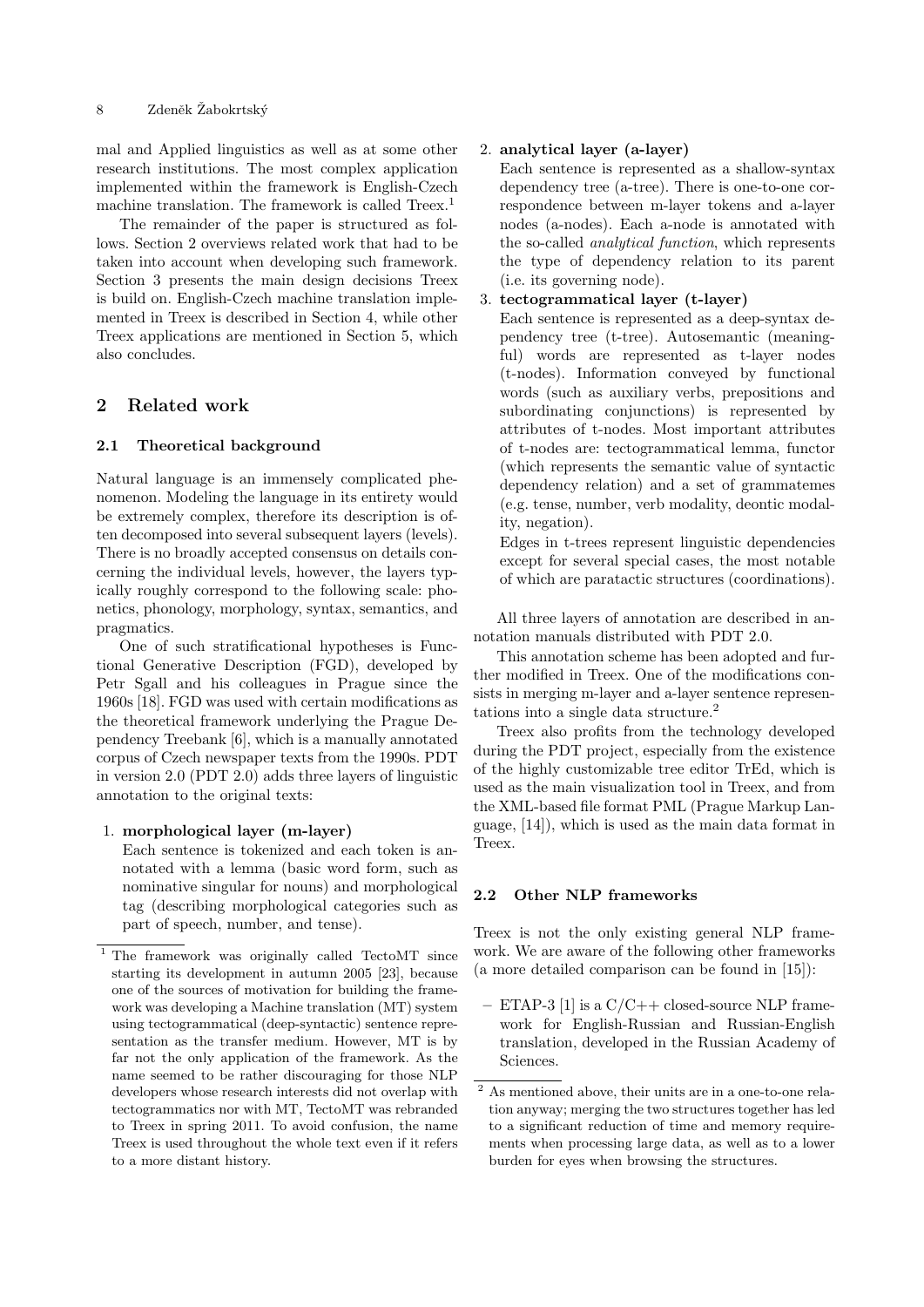- GATE (Java, LGPL) is one of the most widely used NLP frameworks with integrated graphical user interface. It is being developed at University of Sheffield [4].
- Apache OpenNLP (Java, LGPL)<sup>3</sup> is an organizational center for open source NLP projects.
- WebLicht<sup>4</sup> is a Service Oriented Architecture for building annotated German text corpora.
- Apertium [20] is a free/open-source machine translation platform with shallow transfer.

In our opinion, none of these frameworks seems feasible (or mature enough) for experiments on MT based on deep-syntactic dependency transfer. The only exception is ETAP-3, whose theoretical assumptions are similar to that of Treex (its dependency-based stratificational background theory called Meaning-Text Theory [13] bears several resemblances to FGD), however, it is not an open-source project.

#### 2.3 Contemporary machine translation

MT is a notoriously hard problem and it is studied by a broad research field nowadays: every year there are several conferences, workshops and tutorials dedicated to it (or even to its subfields). It goes beyond the scope of this work even to mention all the contemporary approaches to MT, but several elaborate surveys of current approaches to MT are already available to the reader elsewhere, e.g. in [10].

A distinction is usually made between two MT paradigms: rule-based MT (RBMT) and statistical MT (SMT). The rule-based MT systems are dependent on the availability of linguistic knowledge (such as grammar rules and dictionaries), whereas statistical MT systems require human-translated parallel text, from which they extract the translation knowledge automatically. One of the representatives of the first group is the already mention system ETAP-3.

Nowadays, the most popular representatives of the second group are phrase-based systems (in which the term 'phrase' stands simply for a sequence of words, not necessarily corresponding to phrases in constituent syntax), e.g. [8], derived from the IBM models [3].

Even if phrase-based systems have more or less dominated the field in the recent years, their translation quality is still far from perfect. Therefore we believe it makes sense to investigate also alternative approaches.

MT implemented in Treex lies somewhere between the two main paradigms. Like in RBMS, sentence representations used in Treex are linguistically interpretable. However, the most important decisions

during the translation process are made by statistical models like in SMT, not by rules.

### 3 Treex architecture overview

#### 3.1 Basic design decisions

The architecture of Treex is based on the following decisions:

- Treex is primarily developed in Linux. However, platform independent solutions are searched for wherever possible.
- The main programming language of Treex is Perl. However, a number of tools written in other languages have been integrated into Treex (after providing them with a Perl wrapper).
- Linguistic interpretability data structures representing natural language sentences in Treex must be understandable by a human (so that e.g. translation errors can be traced back to their source). Comfortable visualization of the data structures is supported.
- Modularity NLP tools in Treex are designed so that they are easily reusable for various tasks (not only for MT),
- Rules-vs-statistics neutrality Treex architecture is neutral with respect to the rules vs. statistics opposition (rule-based as well as statistical solutions are combined).
- Massive data Treex must be capable of processing large data (such as millions of sentence pairs in parallel corpora), which implies that distributed processing must be supported.
- Language universality ideally, Treex should be easily extendable to any natural language.
- Data interchange support XML is used as the main storage format in Treex, but Treex must be able to work with a number of other data formats used in NLP.

#### 3.2 Data structure units

In Treex, representations of a text in a natural language is structured as follows:

- Document. A Treex document is the smallest independently storable unit. A document represents a piece of text (or several parallel pieces of texts in the case of multilingual data) and its linguistic representations. A document contains an ordered sequence of bundles.
- Bundle. A bundle corresponds to a sentence (or a tuple of sentences in the case of parallel data) and its linguistic representations. A bundle contains a set of zones.

<sup>3</sup> http://opennlp.sourceforge.net

<sup>4</sup> http://weblicht.sfs.uni-tuebingen.de/englisch/index.shtml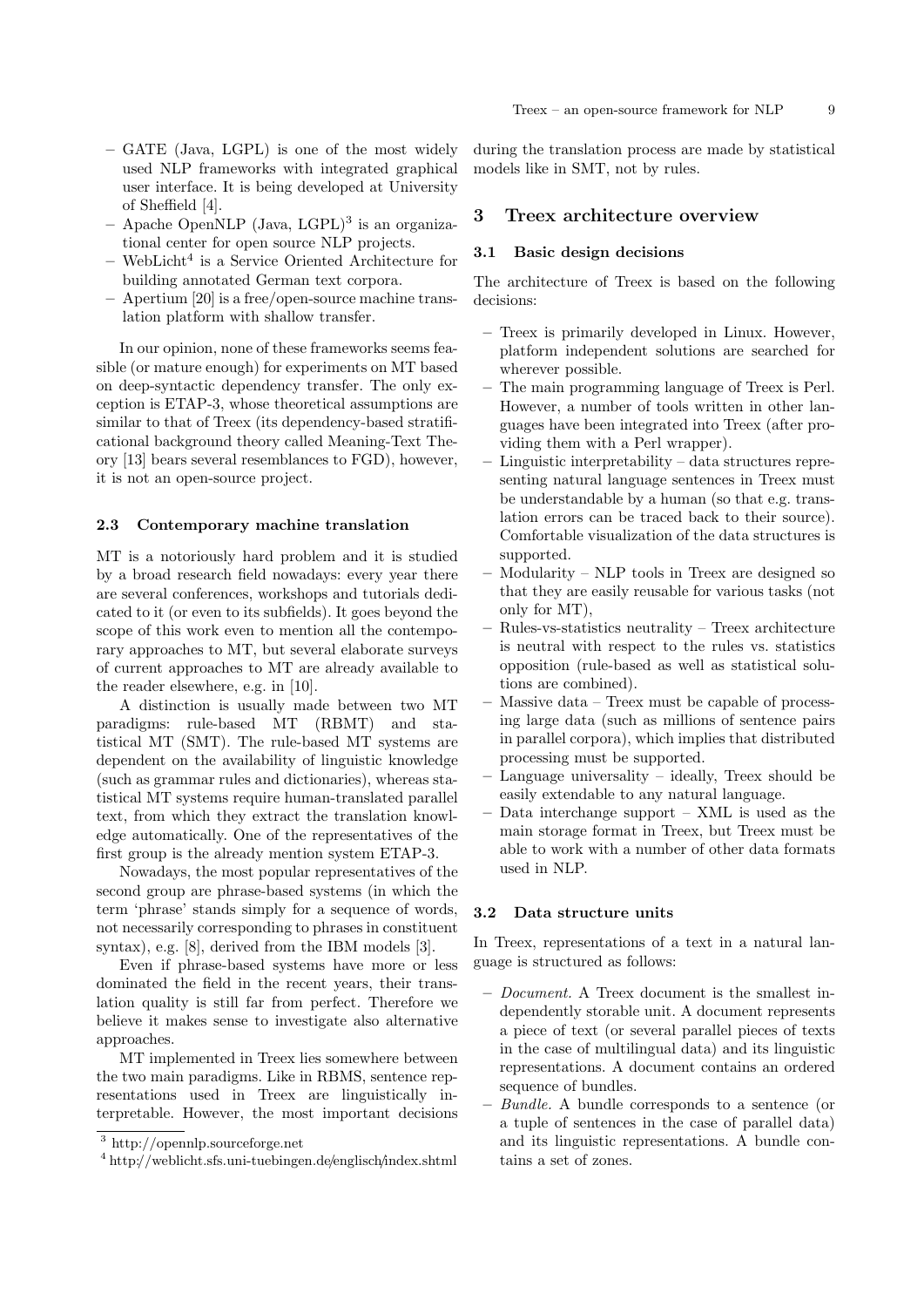# 10 Zdeněk Žabokrtský

- Zone. Each language (languages are distinguished using ISO 639-2 codes in Treex) can have one or more zones in a bundle.<sup>5</sup> Each zone corresponds to one particular sentence and at most one tree for each layer of linguistic description.
- Tree. All sentence representations in Treex have the shape of an oriented tree.<sup>6</sup> At this moment there are four types of trees:  $(1)$  a-trees – morphology and surface-dependency (analytical) trees,  $(2)$  t-trees – tectogrammatical trees,  $(3)$  p-trees – phrase-structure (constituency) trees, (4) n-trees – trees of named entities.
- Node. Each nodes contains (is labeled by) a set of attributes (name-value pairs).
- Attribute. Some node attributes are universal (such as identifier), but most of them are specific for a certain layer. The set of attribute names and their values for a node on a particular layer is declared using the Treex PML schema.<sup>7</sup> Attribute values can be further structured.

Of course, there are also many other types of data structures used by individual integrated modules (such as dictionary lists, weight vectors and other trained parameters, etc.), but they are usually hidden behind module interfaces and no uniform structure is required for them.

#### 3.3 Processing units

There are two basic levels of processing units in Treex:

- Block. Blocks are the smallest processing units independently applicable on a document.
- Scenario. Scenarios are sequences of blocks. When a scenario is applied on a document, the blocks from the sequence are applied on the document one after another.

### <sup>5</sup> Having more zones per language is useful e.g. for comparing machine translation with reference translation, or translation outputs from several systems. Moreover it highly simplifies processing of parallel corpora, or comparisons of alternative implementations of a certain tasks (such as different dependency parsers).

<sup>6</sup> However, tree-crossing edges such as anaphora links in a dependency tree can be represented too (as node attributes).

 $^7$  There are also "wild" attributes allowed, which can store any Perl data structure without its prior declaration by PML. However, such undeclared attributes should serve only for tentative or rapid development purposes, as they cannot be validated.

#### (a) Simple Treex scenario:

|                                                        | Util::SetGlobal language=en # do everyth. in English zone |  |  |  |
|--------------------------------------------------------|-----------------------------------------------------------|--|--|--|
| Block::Read::Text                                      | # read a text from STDIN                                  |  |  |  |
| $W2A:$ : Segment                                       | # segment it into sentences                               |  |  |  |
| W2A::Tokenize                                          | # divide sentences into words                             |  |  |  |
| $W2A$ :: $EN$ ::TagMorce                               | # morphological tagging                                   |  |  |  |
| $W2A$ :: $EN$ ::Lemmatiz                               | # lemmatization (basic word forms)                        |  |  |  |
| $W2A$ :: $EN$ :: $ParseMST$                            | # dependency parsing                                      |  |  |  |
| W2A::EN::SetAfunAuxCPCoord # fill analytical functions |                                                           |  |  |  |
| $W2A$ :: $EN$ :: $SetAfun$                             | # fill analytical functions                               |  |  |  |
| Write::CoNLLX                                          | # print trees in CoNLLX format                            |  |  |  |
| Write::Treex                                           | # store trees into XML file                               |  |  |  |

#### (b) Input text example:

When the prince mentions the rose, the geographer explains that he does not record roses, calling them "ephemeral". The prince is shocked and hurt by this revelation. The geographer recommends that he visit the Earth.

#### (c) Fragment from the printed output (simplified):

|                | The        | the        | DT         | 2 |
|----------------|------------|------------|------------|---|
| $\overline{2}$ | prince     | prince     | ΝN         | 3 |
| 3              | is         | be         | <b>VBZ</b> | 0 |
| 4              | shocked    | shock      | <b>VBN</b> | 5 |
| 5              | and        | and        | CC         | 3 |
| 6              | hurt       | hurt       | <b>VBN</b> | 5 |
| $\overline{7}$ | by         | by         | <b>IN</b>  | 5 |
| 8              | this       | this       | DT         | 9 |
| 9              | revelation | revelation | NN         | 7 |
| 10             |            |            |            | 3 |

#### (d) A-tree visualization in TrEd:



Fig. 1. Simple scenario for morphological and surfacesyntactic analysis of English texts. Generated trees are printed in the CoNLLX format, which is a simple lineoriented format for representing dependency trees.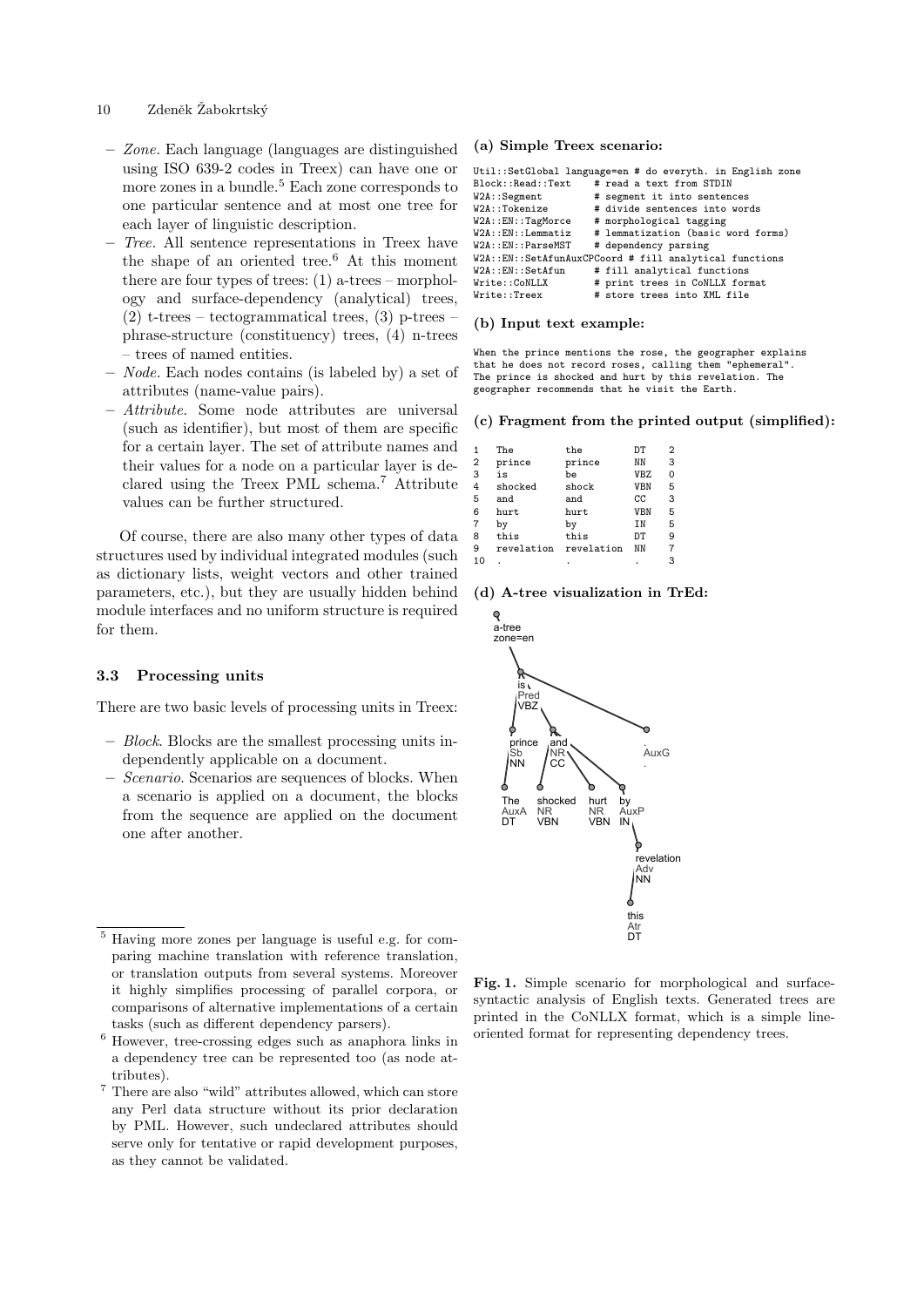A block can change a document's content "in place"<sup>8</sup> via a predefined object-oriented interface. One can distinguish several broad categories of blocks:

- blocks for sentence analysis blocks for tokenization, morphological tagging, parsing, anaphora resolution, etc.
- blocks for sentence synthesis blocks for propagating agreement categories, ordering words, inflecting word forms, adding punctuation, etc.
- blocks for transfer blocks for translating a component of a linguistic representation from one language to another, etc.
- blocks for parallel texts blocks for word alignment, etc.
- writer and reader blocks block for storing/loading Treex documents into/from files or other streams (in the PML or other format),<sup>9</sup>
- auxiliary blocks blocks for testing, printing, etc.

If possible, we try to implement blocks in a language independent way. However, many blocks will remain language specific (for instance a block for moving clitics in Czech clauses can hardly be reused for any other language).

There are large differences in complexity of blocks. Some blocks contain just a few simple rules (such as regular expressions for sentence segmentation), while other blocks are Perl wrappers for quite complex probabilistic models resulting from several years of research (such as blocks for parsing).

As for block granularity, there are no widely agreed conventions for decomposing large NLP applications.<sup>10</sup> We only follow general recommendations for system modularization. A piece of functionality should be performed by a separate block if it has well defined input and output states of Treex data structures, if it can be reused in more applications and/or it can be (at least potentially) replaced by some other solution.

# 4 English-Czech machine translation in Treex

The translation scenario implemented in Treex composes of three steps described in the following sections: (1) analysis of the input sentences up to tectogrammatical layer of abstraction, (2) transfer of the abstract representation to the target language, and (3) synthesis (generating) of sentences in the target language. See an example in Figure 2.

#### 4.1 Analysis

The analysis step can be decomposed into three phases corresponding to morphological, analytical and tectogrammatical analysis.

In the morphological phase, a text to be translated is segmented into sentences and each sentence is tokenized (segmented into words and punctuation marks). Tokens are tagged with part of speech and other morphological categories by the Morce tagger [19], and lemmatized.

In the analytical phase, each sentence is parsed using the dependency parser [12] based on Maximum Spanning Tree algorithm, which results in an analytical tree for each sentence. Tree nodes are labeled with analytical functions (such as Sb for subject, Pred for predicate, and Adv for adverbial).

Then the analytical trees are converted to the tectogrammatical trees. Each autosemantic word with its associated functional words is collapsed into a single tectogrammatical node, labeled with lemma, functor (semantic role), formeme, $11$  and semantically indispensable morphologically categories (such as tense with verbs and number with nouns, but not number with verbs as it is only imposed by subject-predicate agreement). Coreference of pronouns is also resolved and tectogrammatical nodes are enriched with information on named entities (such as the distinction between location, person and organization) resulting from Stanford Named Entity Recognizer [5].

<sup>8</sup> Pipeline processing (like with Unix text-processing commands) is not feasible here since linguistic data are deeply structured and the price for serializing the data at each boundary would be high.

<sup>&</sup>lt;sup>9</sup> In the former versions, format converters were considered as tools separated from scenarios. However, providing the converters with the uniform block interface allows to read/write data directly within a scenario, which is not only more elegant, but also more efficient (intermediate serialization and storage can be skipped).

 $^{10}$  For instance, some taggers provides both morphological tag and lemma for each word form, while other taggers must be followed by a subsequent lemmatizer in order to achieve the same functionality.

 $\overline{11}$  Formemes specify how tectogrammatical nodes are realized in the surface sentence shape. For instance, n:subj stands for semantic noun in the subject position, n:for $+X$  for semantic noun with preposition for, v:because+fin for semantic verb in a subordinating clause introduced by the conjunction because, adj:attr for semantic adjective in attributive position. Formemes do not constitute a genuine tectogrammatical component as they are not oriented semantically (but rather morphologically and syntactically). However, they have been added to t-trees in Treex as they facilitate the transfer.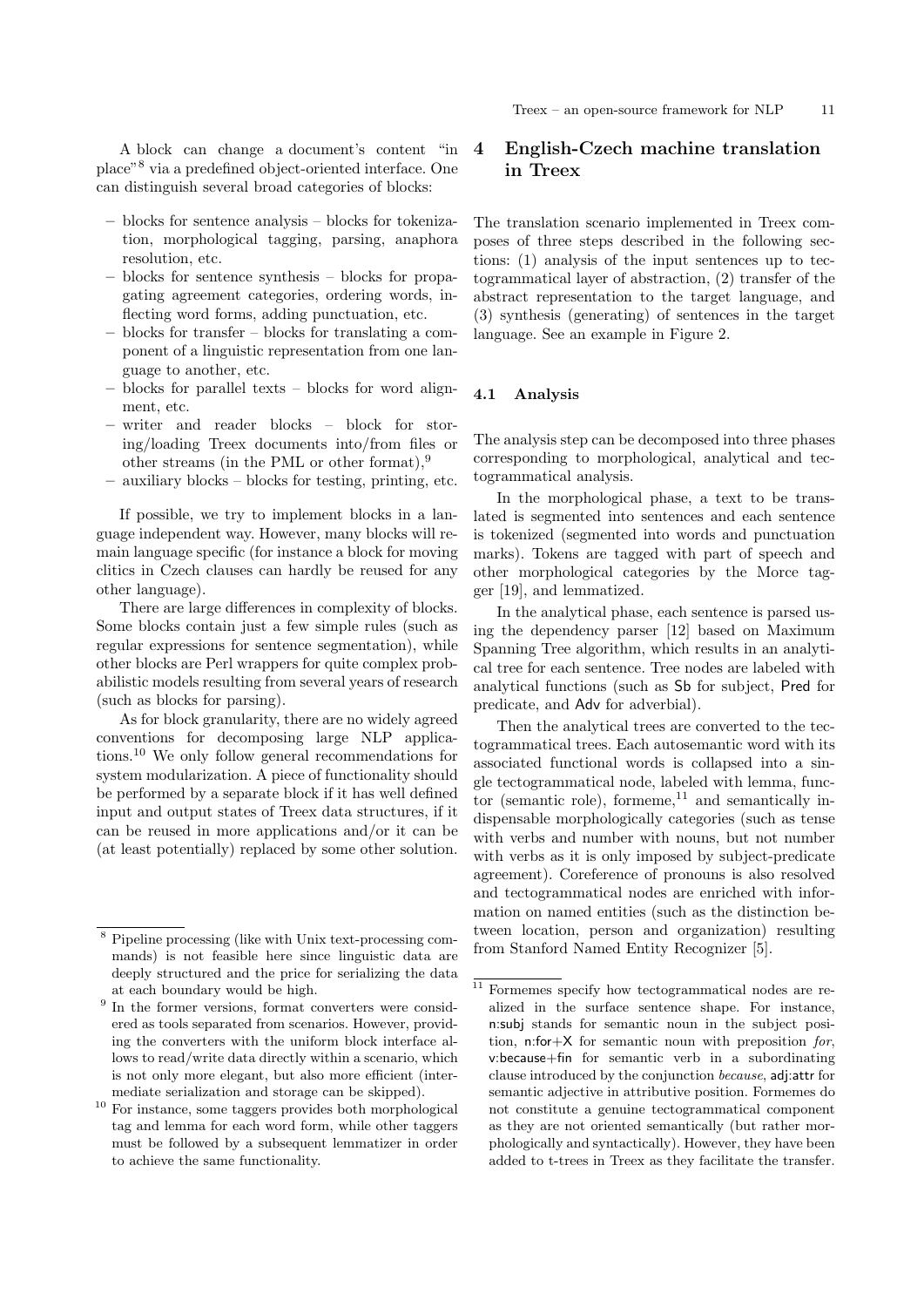

Fig. 2. Analysis-transfer-synthesis translation scenario in Treex applied on the English sentence "However, this very week, he tried to find refuge in Brazil.", leading to the Czech translation "Přesto se tento právě týden snažil najít  $\acute{u}to\check{c}i\check{s}t\check{e}v$  Brazílii.". Thick edges indicate functional and autosemantic a-nodes to be merged.

# 4.2 Transfer

The transfer phase follows, whose most difficult part consists in labeling the tree with target-language lemmas and formemes. Changes of tree topology and of other attributes $12$  are required relatively infrequently.

Our model for choosing the right target-language lemmas and formemes in inspired by Noisy Channel Model which is the standard approach in the contemporary SMT and which combines a translation model and a language model of the target language. In other words, one should not rely only on the information on how faithfully the meaning is transfered by some translation equivalent, but also the additional model can be used which estimates how well some translation equivalent fits to the surrounding context.<sup>13</sup>

Unlike in the mainstream SMT, in tectogrammatical transfer we do not use this idea for linear structures, but for trees. So the translation model estimates the probability of source and target lemma pair, while the language tree model estimates the probability of a lemma given its parent. The globally optimal tree labelling is then revealed by the tree-modified Viterbi algorithm [22].

Originally, we estimated the translation model simply by using pair frequencies extracted from English-Czech parallel data. A significant improvement was reached after replacing such model by Maximum Entropy model. In the model, we employed a wide range of features resulting from the source-side analysis. The weights were optimized using training data extracted from the CzEng parallel treebank [2], which contains roughly 6 million English-Czech pairs of analyzed and aligned sentences.

### 4.3 Synthesis

Finally, surface sentence shape is synthesized from the tectogrammatical tree, which is basically a reverse operation for the tectogrammatical analysis: adding punctuation and functional words, spreading morphological categories according to grammatical agreement, performing inflection (using Czech morphology database [7]), arranging word order etc.

#### 4.4 Evaluating translation quality

There are two general methods for evaluating translation quality of outputs of MT systems: (1) the quality can be judged by humans (either using a set of criteria such as grammaticality and intelligibility, or relatively by comparing outputs of different MT systems), or

 $^{12}$  For instance, number of nouns must be changed to plural if the selected target Czech lemma is a plurale tantum. Similarly, verb tense must be predicted if an English infinitive or gerund verb form is translated to a finite verb form.

<sup>13</sup> This corresponds to the intuition that translating to one's native language is simpler for a human than translating to a foreign language.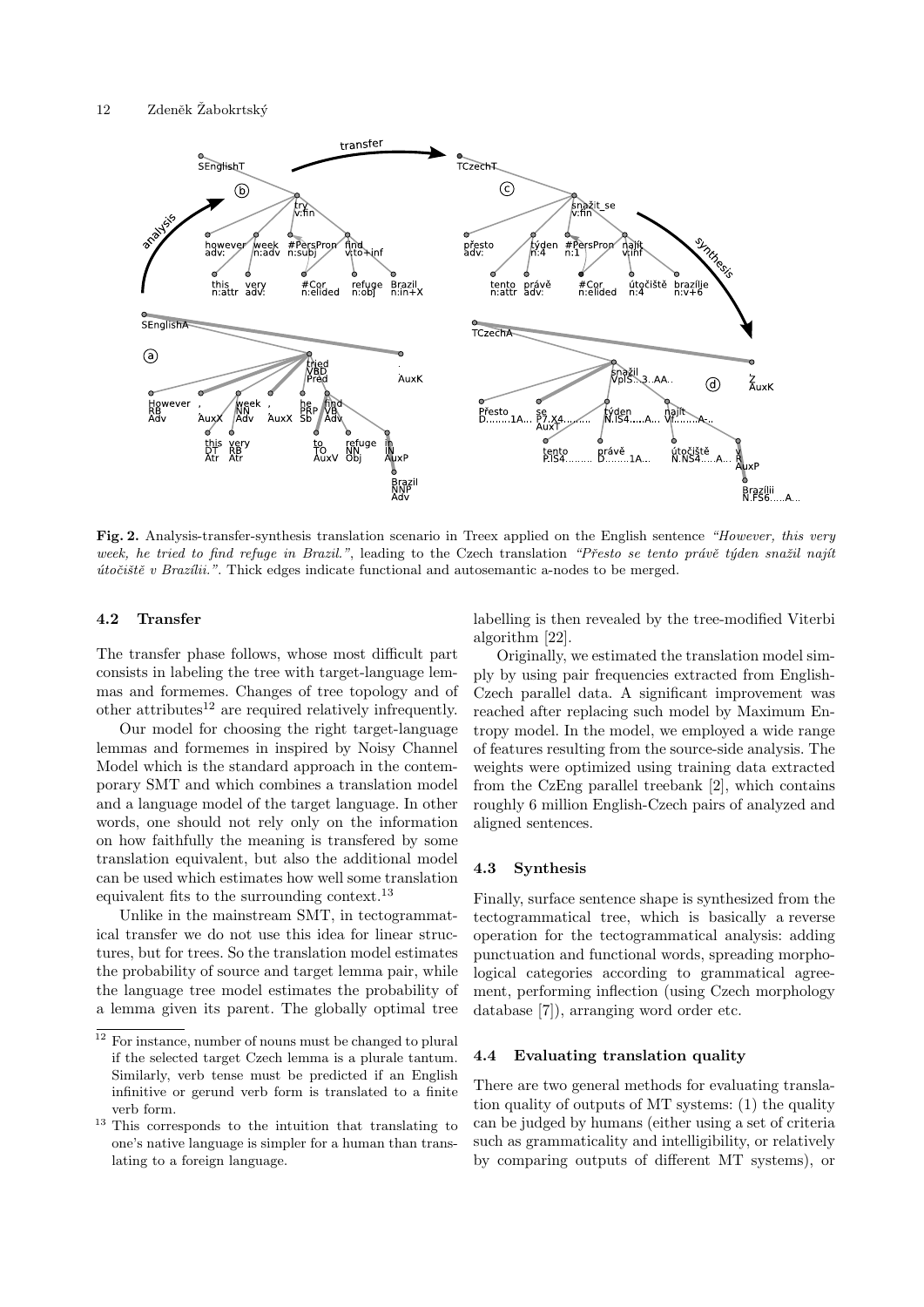

Fig. 3. Tectogrammatical transfer implemented as Hidden Markov Tree Model.

(2) the quality can be estimated by automatic metrics, which usually measure some form of string-wise overlap of an MT system's output with one or more reference (human-made) translations.

Both types of evaluation are used regularly during the development of our MT system. Automatic metrics are used after any change of the translation scenario, as they are cheap and fast to perform. Large scale evaluations by volunteer judges are organized annually as a shared task with the Workshop on Statistical Machine Translation.<sup>14</sup> Performance of the tectogrammatical translation increases every year in both measures, and it already outperforms some commercial as well as academic systems. Actually, it is the participation in this shared task (a competition, in other words) what provides the strongest motivation momentum for Treex developers.

# 5 Final remarks and conclusions

Even if tectogrammatical translation is considered as the main application of Treex, Treex has been used for a number of other research purposes as well:

- other MT-related tasks Treex has been used for developing alternative MT quality measures in [9], and for improving outputs of other MT systems by grammatical post-processing in [11],
- building linguistic data resources Treex has been employed in the development of resources such as the Prague Czech-English Dependency Treebank [21], the Czech-English parallel corpus CzEng [2], and Tamil Dependency Treebank [16].

– linguistic data processing service for other research carried out in other institutions, such as data analyses for prosody prediction for The University of West Bohemia [17].

Treex significantly simplifies code sharing across individual research projects in our institute. There are around 15 programmers (postgraduate students and researchers) who have significantly contributed to the development of Treex in the last years; four of them are responsible for developing the central components of the framework infrastructure called Treex Core.

Last but not least, Treex is used for teaching purposes in our institute. Undergraduate students are supposed to develop their own modules for morphological and syntactic analysis for foreign languages of their choice. Not only that the existence of Treex enables the students to make very fast progress, but their contributions are accumulated in the Treex Subversion repository too, which enlarges the repertory of languages treatable by Treex.<sup>15</sup>

There are two main challenges for the Treex developers now. The first challenge is to continue improving the tectogrammatical translation quality by better exploitation of the training data. The second challenge is to widen the community of Treex users and developers by distributing majority of Treex modules via CPAN (Comprehensive Perl Archive Network), which is a broadly respected repository of Perl modules.

When thinking about a more distant future of MT and NLP in general, an exciting question arises about the future relationship of linguistically interpretable

<sup>14</sup> http://www.statmt.org/wmt11/

 $15$  There are modules for more than 20 languages available in Treex now.